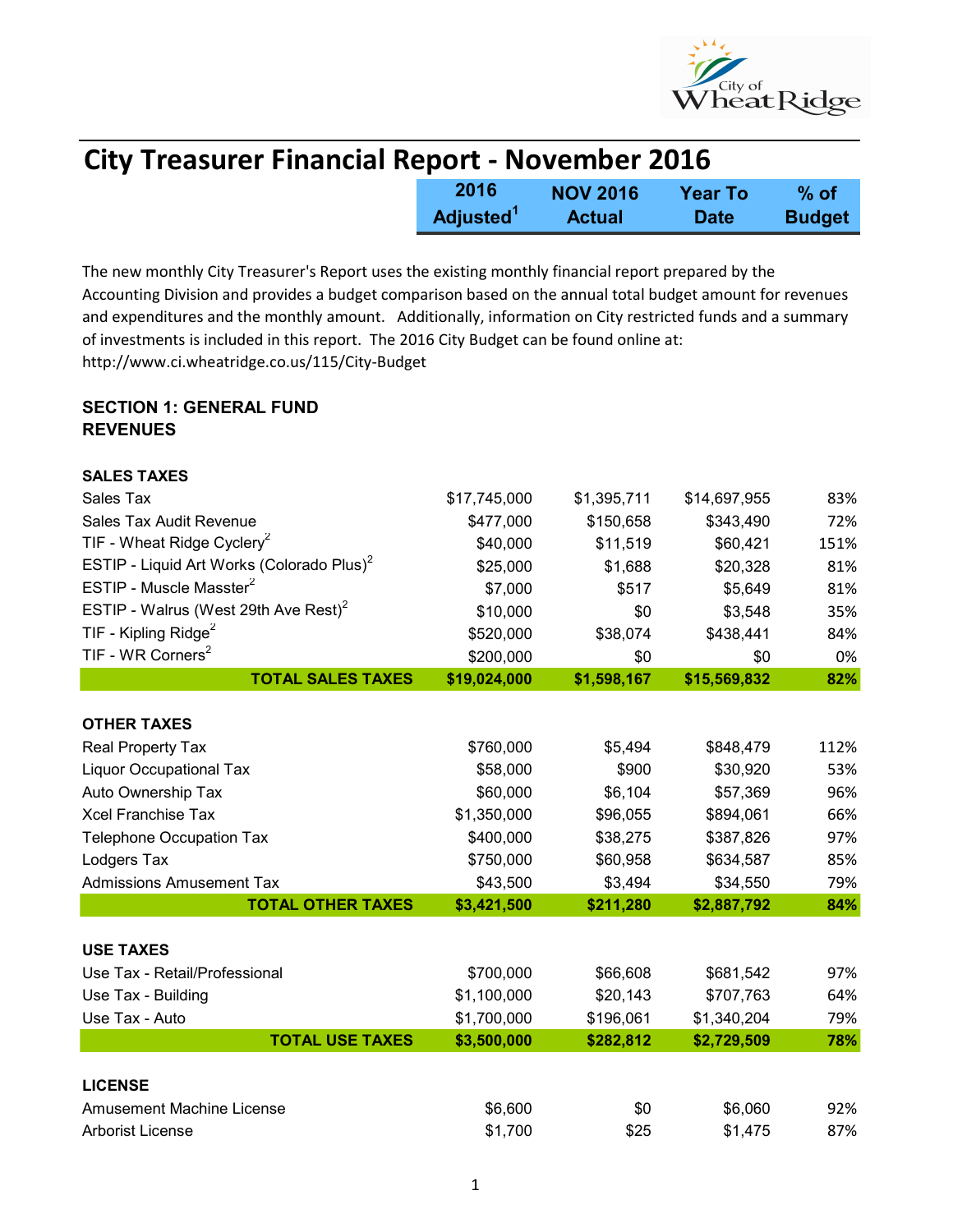

| <b>City Treasurer Financial Report - November 2016</b>     |                                                     |                  |                         |               |  |
|------------------------------------------------------------|-----------------------------------------------------|------------------|-------------------------|---------------|--|
|                                                            | 2016<br><b>NOV 2016</b><br><b>Year To</b><br>$%$ of |                  |                         |               |  |
|                                                            | Adjusted <sup>1</sup>                               | <b>Actual</b>    | <b>Date</b>             | <b>Budget</b> |  |
| <b>Contractors License</b>                                 | \$125,000                                           | \$9,425          | \$125,584               | 100%          |  |
| Liquor License Fee                                         | \$18,000                                            | \$379            | \$13,692                | 76%           |  |
| <b>Building Permits</b>                                    | \$800,000                                           | \$33,032         | \$463,838               | 58%           |  |
| <b>Street Cut Permits</b>                                  | \$160,000                                           | \$7,041          | \$241,803               | 151%          |  |
| <b>Cable TV Permits</b>                                    | \$365,000                                           | \$0              | \$292,243               | 80%           |  |
| <b>Elevator Inspection Fees</b>                            | \$28,000                                            | \$0              | \$28,290                | 101%          |  |
| Pawn Shop License Fees                                     | \$10,000                                            | \$10,000         | \$20,000                | 200%          |  |
| <b>Business License Fees</b>                               | \$85,000                                            | \$2,000          | \$103,337               | 122%          |  |
| <b>TOTAL LICENSE</b>                                       | \$1,599,300                                         | \$61,902         | \$1,296,322             | 81%           |  |
|                                                            |                                                     |                  |                         |               |  |
| <b>INTERGOVERNMENTAL</b>                                   |                                                     |                  |                         |               |  |
| Cigarette Tax                                              | \$84,000                                            | \$8,381          | \$72,229                | 86%           |  |
| <b>County Road and Bridge</b>                              | \$280,000                                           | \$0              | \$283,865               | 101%          |  |
| Arvada Ridge Redevelopment                                 | \$100,000                                           | \$0              | \$100,000               | 100%          |  |
| <b>Highway Users Tax</b>                                   | \$1,050,000                                         | \$87,541         | \$801,400               | 76%           |  |
| Motor Vehicle Registration                                 | \$119,000                                           | \$10,436         | \$103,568               | 87%           |  |
| Wheat Ridge Fire Radio                                     | \$31,500                                            | \$0              | \$17,725                | 56%           |  |
| E911 Reimbursements                                        | \$59,500                                            | \$0              | \$41,158                | 69%           |  |
| <b>EPA Brownfields Grant</b>                               | \$79,000                                            | \$2,759          | \$36,361                | 46%           |  |
| Police - CATPA Auto Theft Grant                            | \$84,500                                            | \$7,053          | \$61,800                | 73%           |  |
| Police - Seat Belt Safety Grant                            | \$2,500                                             | \$0              | \$1,500                 | 60%           |  |
| Police - Drug Overtime Grant                               | \$20,000                                            | \$6,453          | \$22,033                | 110%          |  |
| Police - Bryne Grant                                       | \$11,454                                            | \$0              | \$11,454                | 100%          |  |
| Police - Child Safety Grant                                | \$5,000                                             | \$0              | \$0                     | 0%            |  |
| Police - Ballistic Vest Grant                              | \$7,500                                             | \$0              | \$3,837                 | 51%           |  |
| Police - LEAF Grant                                        | \$17,500                                            | \$0              | \$9,355                 | 53%           |  |
| Police - HVIDE                                             | \$11,500                                            | \$4,673          | \$13,714                | 119%          |  |
| Police - 2016 Post Grant<br><b>TOTAL INTERGOVERNMENTAL</b> | \$7,500<br>\$1,970,454                              | \$0<br>\$127,296 | \$10,476<br>\$1,590,475 | 140%<br>81%   |  |
|                                                            |                                                     |                  |                         |               |  |
| <b>SERVICES</b>                                            |                                                     |                  |                         |               |  |
| <b>Zoning Applications</b>                                 | \$42,400                                            | \$5,020          | \$24,058                | 57%           |  |
| <b>Planning Reimbursement Fees</b>                         | \$3,000                                             | \$120            | \$592                   | 20%           |  |
| <b>Engineering Fees</b>                                    | \$14,000                                            | \$100            | \$37,607                | 269%          |  |
| Misc. Zoning Fees                                          | \$1,000                                             | \$127            | \$838                   | 84%           |  |
| <b>Plan Review Fees</b>                                    | \$225,000                                           | \$27,614         | \$207,524               | 92%           |  |
| <b>Pavilion/Park Rental Revenue</b>                        | \$25,500                                            | \$150            | \$27,622                | 108%          |  |
| <b>Athletics Revenue</b>                                   | \$119,430                                           | \$4,603          | \$101,086               | 85%           |  |
| Active Adult Center Revenue                                | \$202,600                                           | \$11,327         | \$159,486               | 79%           |  |
| Parks Historic Facilities                                  | \$21,500                                            | \$1,824          | \$29,624                | 138%          |  |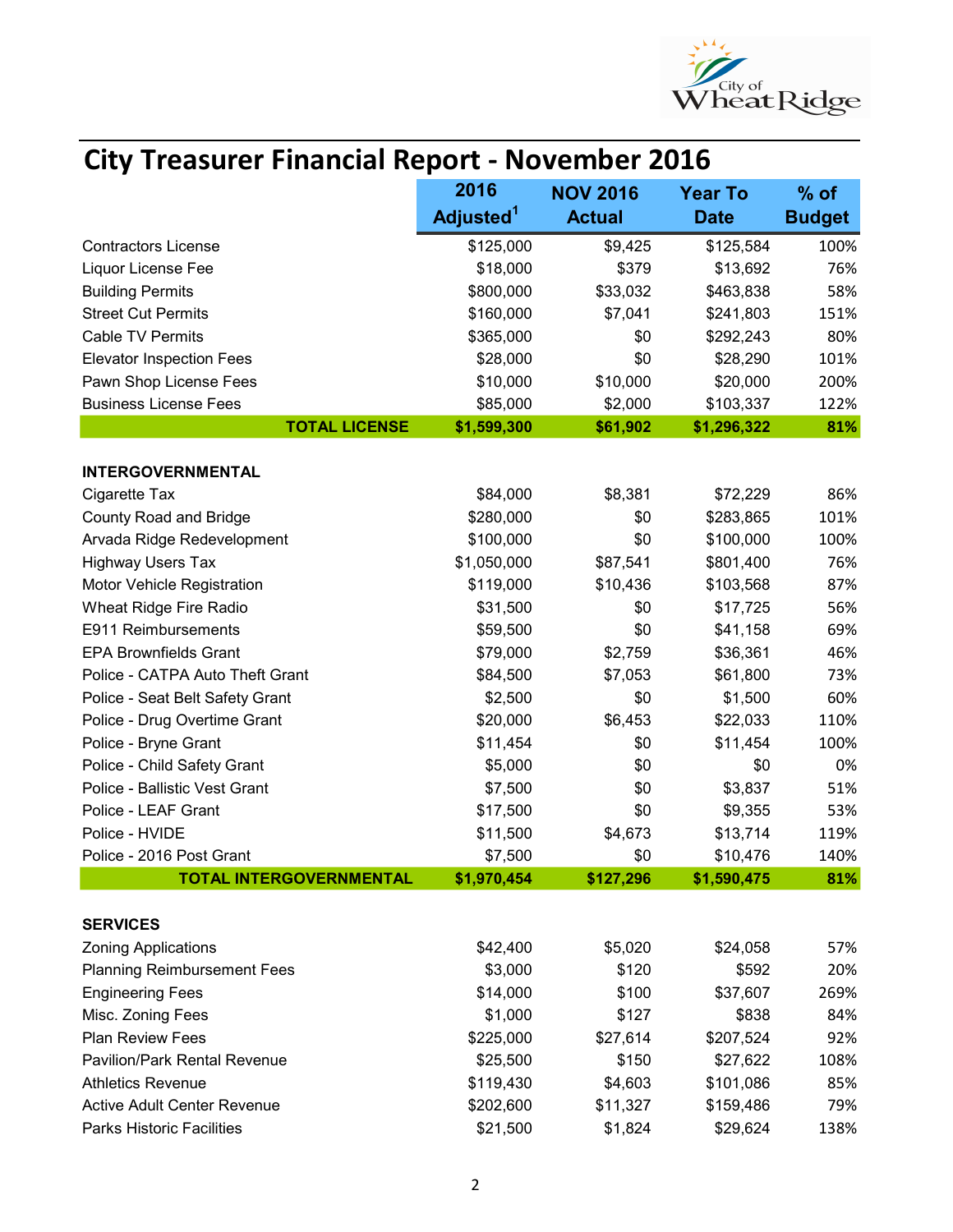

| <b>City Treasurer Financial Report - November 2016</b> |                               |                                  |                               |                         |  |
|--------------------------------------------------------|-------------------------------|----------------------------------|-------------------------------|-------------------------|--|
|                                                        | 2016<br>Adjusted <sup>1</sup> | <b>NOV 2016</b><br><b>Actual</b> | <b>Year To</b><br><b>Date</b> | $%$ of<br><b>Budget</b> |  |
| Gen. Prog. Revenue                                     | \$166,510                     | \$9,275                          | \$143,916                     | 86%                     |  |
| <b>Anderson Building Revenue</b>                       | \$11,000                      | \$460                            | \$10,818                      | 98%                     |  |
| <b>Outdoor Swimming Fees</b>                           | \$146,100                     | \$0                              | \$153,876                     | 105%                    |  |
| Retail Marijuana Fees                                  | \$130,000                     | \$13,614                         | \$138,630                     | 107%                    |  |
| Police Report Fees                                     | \$15,000                      | \$944                            | \$12,314                      | 82%                     |  |
| Pawn Shop Ticket Fees                                  | \$20,000                      | \$1,742                          | \$17,686                      | 88%                     |  |
| Sex Offender Registration                              | \$7,000                       | \$320                            | \$6,255                       | 89%                     |  |
| <b>Police Drug Destruction Fees</b>                    | \$200                         | \$0                              | \$150                         | 75%                     |  |
| Police Fees - MISC                                     | \$5,000                       | \$250                            | \$4,134                       | 83%                     |  |
| Police Duty Reimbursement                              | \$53,160                      | \$720                            | \$26,243                      | 49%                     |  |
| <b>TOTAL SERVICES</b>                                  | \$1,208,400                   | \$78,210                         | \$1,102,459                   | 91%                     |  |
| <b>FINES &amp; FORFEITURES</b>                         |                               |                                  |                               |                         |  |
| <b>Municipal Court Fines</b>                           | \$110,000                     | \$6,705                          | \$95,704                      | 87%                     |  |
| <b>Nuisance Violations Fees</b>                        | \$50,000                      | \$1,188                          | \$30,152                      | 60%                     |  |
| <b>Handicap Parking Fees</b>                           | \$750                         | \$0                              | \$960                         | 128%                    |  |
| <b>Traffic</b>                                         | \$425,000                     | \$45,484                         | \$497,919                     | 117%                    |  |
| General                                                | \$60,000                      | \$3,154                          | \$37,957                      | 63%                     |  |
| Other                                                  | \$18,000                      | \$200                            | \$8,509                       | 47%                     |  |
| Parking                                                | \$7,000                       | \$35                             | \$3,065                       | 44%                     |  |
| No Proof of Insurance                                  | \$15,000                      | \$1,869                          | \$20,710                      | 138%                    |  |
| <b>TOTAL FINE &amp; FORFEITURES</b>                    | \$685,750                     | \$58,635                         | \$694,976                     | 101%                    |  |
| <b>INTEREST</b>                                        |                               |                                  |                               |                         |  |
| Interest Earnings                                      | \$50,000                      | \$3,082                          | \$30,966                      | 62%                     |  |
| <b>TOTAL INTEREST</b>                                  | \$50,000                      | \$3,082                          | \$30,966                      | 62%                     |  |
|                                                        |                               |                                  |                               |                         |  |
| <b>OTHER</b>                                           |                               | \$0                              |                               | 81%                     |  |
| Cable Peg Fees<br>Miscellaneous Revenue - Zoppe Circus | \$38,000<br>\$0               | \$0                              | \$30,625<br>\$0               |                         |  |
| <b>Xcel Solar Garden Credits</b>                       | \$50,000                      | \$6,940                          | \$60,982                      | n/a<br>122%             |  |
| Miscellaneous Income                                   | \$485,000                     | \$42,007                         | \$293,821                     | 61%                     |  |
| <b>TOTAL OTHER</b>                                     | \$573,000                     | \$48,947                         | \$385,428                     | 67%                     |  |
|                                                        |                               |                                  |                               |                         |  |
| <b>Total General Fund</b>                              | \$32,032,404                  | \$2,470,331                      | \$26,287,759                  | 82%                     |  |
| <b>Fund Balance Carryover</b>                          | \$8,271,981                   | \$0                              | \$8,951,966                   |                         |  |
| <b>Total Funds Available</b>                           | \$40,304,385                  | \$2,470,331                      | \$35,239,725                  |                         |  |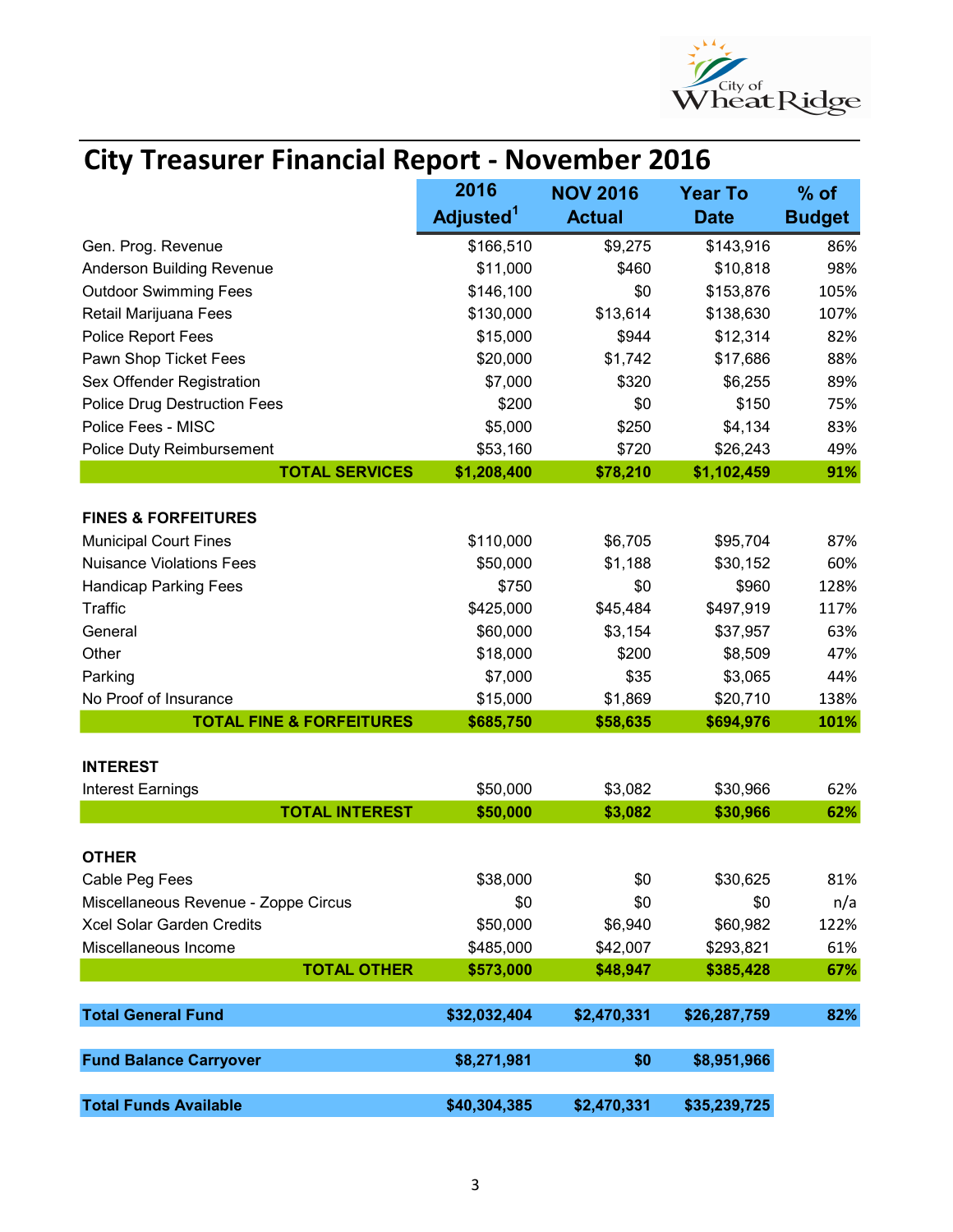

| <b>City Treasurer Financial Report - November 2016</b> |                               |                                  |                               |                         |  |
|--------------------------------------------------------|-------------------------------|----------------------------------|-------------------------------|-------------------------|--|
|                                                        | 2016<br>Adjusted <sup>1</sup> | <b>NOV 2016</b><br><b>Actual</b> | <b>Year To</b><br><b>Date</b> | $%$ of<br><b>Budget</b> |  |
| <b>SECTION 2: GENERAL FUND EXPENDITURES</b>            |                               |                                  |                               |                         |  |
| Legislative                                            |                               |                                  |                               |                         |  |
| Legislative Services                                   | \$446,172                     | \$13,947                         | \$393,907                     | 88%                     |  |
| <b>Total</b>                                           | \$446,172                     | \$13,947                         | \$393,907                     | 88%                     |  |
| <b>City Manager's Office</b>                           |                               |                                  |                               |                         |  |
| <b>City Manager</b>                                    | \$312,856                     | \$20,306                         | \$244,802                     | 78%                     |  |
| <b>Economic Development</b>                            | \$1,760,378                   | \$83,459                         | \$1,326,812                   | 75%                     |  |
| <b>Total</b>                                           | \$2,073,234                   | \$103,765                        | \$1,571,614                   | 76%                     |  |
| <b>City Attorney</b>                                   |                               |                                  |                               |                         |  |
| <b>City Attorney</b>                                   | \$298,063                     | \$16,583                         | \$225,464                     | 76%                     |  |
| <b>Total</b>                                           | \$298,063                     | \$16,583                         | \$225,464                     | 76%                     |  |
| <b>City Clerk's Office</b>                             |                               |                                  |                               |                         |  |
| <b>City Clerk</b>                                      | \$156,199                     | \$8,049                          | \$104,881                     | 67%                     |  |
| <b>Total</b>                                           | \$156,199                     | \$8,049                          | \$104,881                     | 67%                     |  |
| <b>City Treasurer</b>                                  |                               |                                  |                               |                         |  |
| <b>City Treasurer</b>                                  | \$43,278                      | \$3,091                          | \$39,664                      | 92%                     |  |
| <b>Total</b>                                           | \$43,278                      | \$3,091                          | \$39,664                      | 92%                     |  |
| <b>Central Charges</b>                                 |                               |                                  |                               |                         |  |
| <b>Central Charges</b>                                 | \$3,068,893                   | \$170,900                        | \$2,624,390                   | 86%                     |  |
| <b>Total</b>                                           | \$3,068,893                   | \$170,900                        | \$2,624,390                   | 86%                     |  |
| <b>Municipal Court</b>                                 |                               |                                  |                               |                         |  |
| <b>Municipal Court</b>                                 | \$877,333                     | \$73,465                         | \$754,622                     | 86%                     |  |
| <b>Total</b>                                           | \$877,333                     | \$73,465                         | \$754,622                     | 86%                     |  |
| <b>Administrative Services</b>                         |                               |                                  |                               |                         |  |
| Administration                                         | \$382,131                     | \$28,540                         | \$343,121                     | 90%                     |  |
| Public Information                                     | \$303,641                     | \$15,412                         | \$196,463                     | 65%                     |  |
| Finance                                                | \$302,449                     | \$14,081                         | \$246,732                     | 82%                     |  |
| <b>Human Resources</b>                                 | \$581,712                     | \$47,450                         | \$480,514                     | 83%                     |  |
| Sales Tax                                              | \$317,416                     | \$18,479                         | \$197,524                     | 62%                     |  |
| <b>Purchasing and Contracting</b>                      | \$123,176                     | \$8,090                          | \$100,910                     | 82%                     |  |
| Information Technology                                 | \$1,670,558                   | \$182,463                        | \$1,478,442                   | 88%                     |  |
| <b>Total</b>                                           | \$3,681,083                   | \$314,515                        | \$3,043,706                   | 83%                     |  |
| <b>Community Development</b>                           |                               |                                  |                               |                         |  |
| Administration                                         | \$216,267                     | \$16,131                         | \$187,925                     | 87%                     |  |
| Planning                                               | \$246,895                     | \$16,827                         | \$192,879                     | 78%                     |  |
| <b>Building</b>                                        | \$543,163                     | \$36,725                         | \$476,115                     | 88%                     |  |
| Long Range Planning                                    | \$226,236                     | \$9,571                          | \$173,387                     | 77%                     |  |
| <b>Total</b>                                           | \$1,232,561                   | \$79,254                         | \$1,030,306                   | 84%                     |  |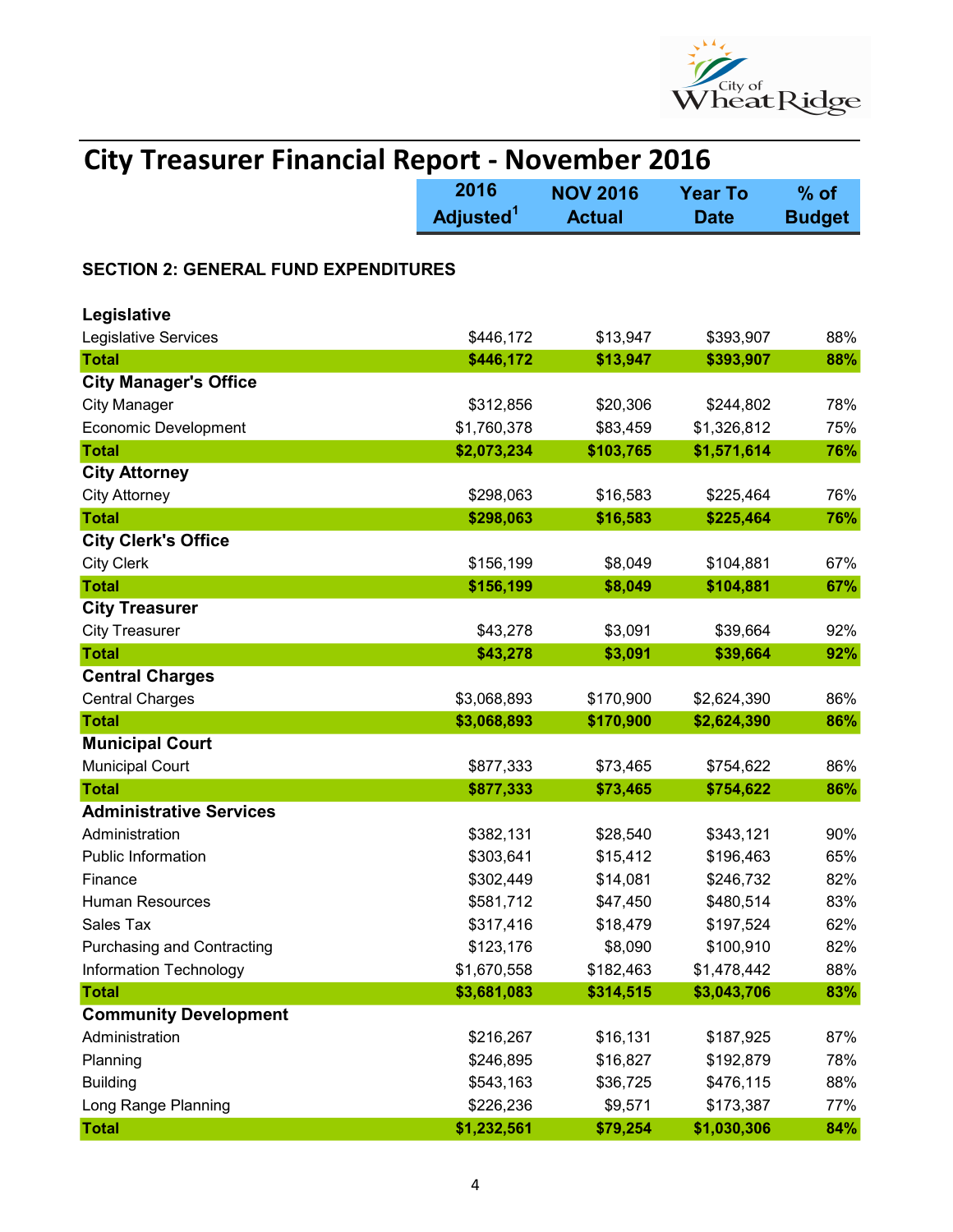

| <b>City Treasurer Financial Report - November 2016</b> |                       |                 |                |               |
|--------------------------------------------------------|-----------------------|-----------------|----------------|---------------|
|                                                        | 2016                  | <b>NOV 2016</b> | <b>Year To</b> | $%$ of        |
|                                                        | Adjusted <sup>1</sup> | <b>Actual</b>   | <b>Date</b>    | <b>Budget</b> |
| <b>Police</b>                                          |                       |                 |                |               |
| Administration                                         | \$831,046             | \$53,550        | \$720,262      | 87%           |
| Grants                                                 | \$130,783             | \$8,684         | \$83,357       | 64%           |
| <b>Community Services Team</b>                         | \$407,860             | \$8,045         | \$276,990      | 68%           |
| <b>Communications Center</b>                           | \$928,371             | \$75,292        | \$696,435      | 75%           |
| <b>Crime Prevention Team</b>                           | \$237,994             | \$19,132        | \$216,893      | 91%           |
| Records Team                                           | \$358,915             | \$26,343        | \$308,729      | 86%           |
| <b>Training and Accreditation</b>                      | \$301,479             | \$19,157        | \$190,508      | 63%           |
| Patrol                                                 | \$4,066,364           | \$295,385       | \$3,791,479    | 93%           |
| <b>Investigations Bureau</b>                           | \$2,221,352           | \$159,237       | \$1,822,571    | 82%           |
| Crime & Traffic Team                                   | \$441,285             | \$35,882        | \$374,291      | 85%           |
| <b>Total</b>                                           | \$9,925,449           | \$700,707       | \$8,481,515    | 85%           |
| <b>Public Works</b>                                    |                       |                 |                |               |
| Administration                                         | \$146,869             | \$11,426        | \$130,977      | 89%           |
| Engineering                                            | \$1,092,226           | \$82,204        | \$954,568      | 87%           |
| Operations                                             | \$3,645,217           | \$181,119       | \$2,816,363    | 77%           |
| <b>Total</b>                                           | \$4,884,312           | \$274,749       | \$3,901,908    | 80%           |
| <b>Parks and Recreation</b>                            |                       |                 |                |               |
| Administration                                         | \$253,020             | \$17,775        | \$215,788      | 85%           |
| Recreation                                             | \$212,814             | \$13,488        | \$176,900      | 83%           |
| Parks Maintenance                                      | \$1,484,561           | \$110,513       | \$1,231,135    | 83%           |
| Forestry                                               | \$445,821             | \$48,736        | \$347,261      | 78%           |
| Parks & Open Space                                     | \$323,429             | \$13,993        | \$211,043      | 65%           |
| Anderson Building                                      | \$42,900              | \$1,560         | \$35,492       | 83%           |
| <b>Athletics</b>                                       | \$191,154             | \$14,079        | \$158,579      | 83%           |
| <b>General Programs</b>                                | \$290,617             | \$15,846        | \$211,875      | 73%           |
| <b>Outdoor Pool</b>                                    | \$390,328             | \$2,486         | \$358,426      | 92%           |
| <b>Active Adult Center</b>                             | \$551,709             | \$34,138        | \$427,318      | 77%           |
| <b>Historic Buildings</b>                              | \$92,796              | \$24,988        | \$75,852       | 82%           |
| <b>Facility Maintenance</b>                            | \$462,539             | \$24,227        | \$358,674      | 78%           |
| <b>Total</b>                                           | \$4,741,688           | \$321,829       | \$3,808,343    | 80%           |
| <b>Total General Fund</b>                              | \$31,428,265          | \$2,080,854     | \$25,980,320   | 83%           |
| <b>Transfers to Special Revenue Funds</b>              | \$3,065,785           | \$0             | \$1,615,785    |               |
| <b>Total General Fund With Transfers</b>               | \$34,494,050          | \$2,080,854     | \$27,596,105   |               |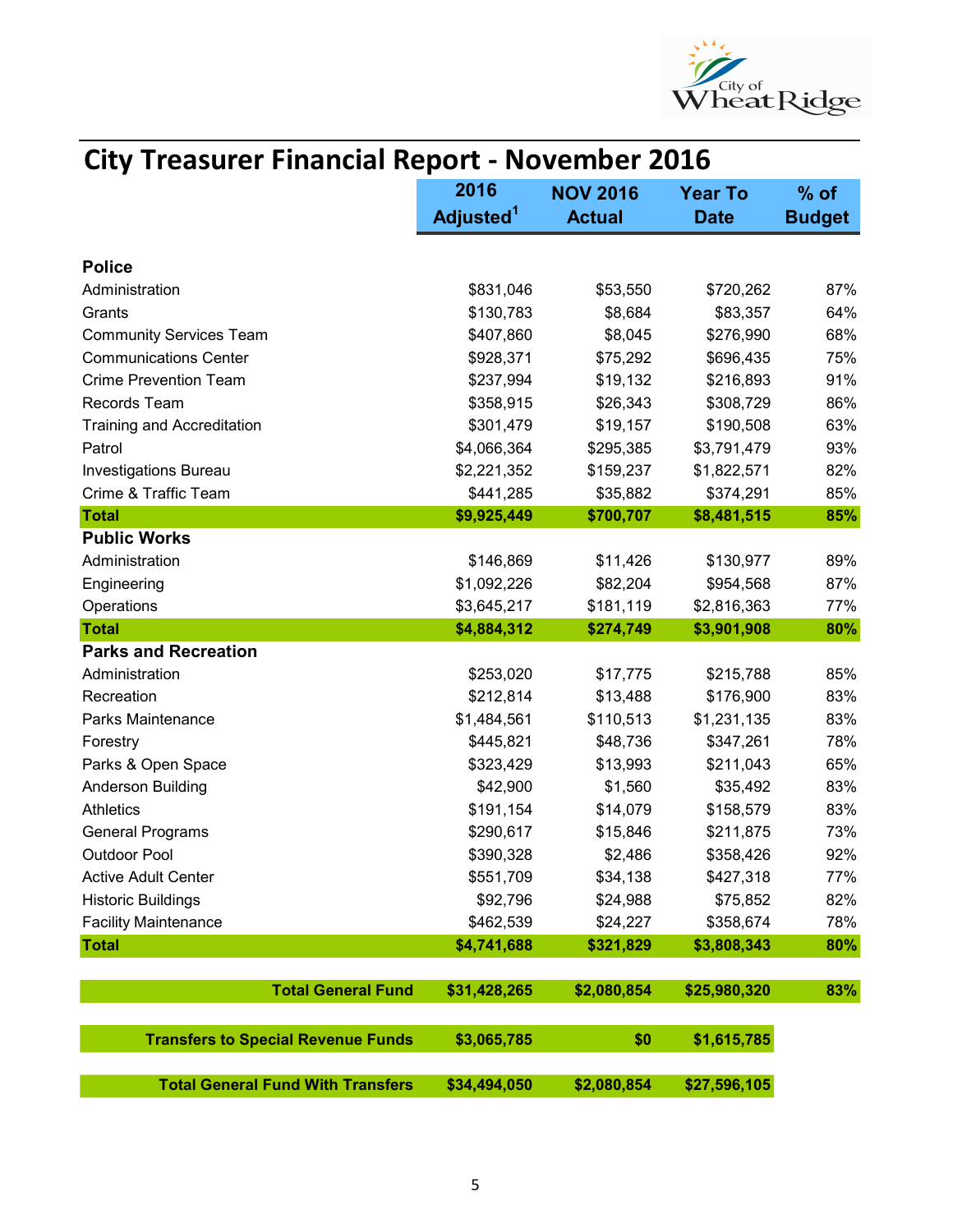

| <b>City Treasurer Financial Report - November 2016</b> |                                                      |                               |                                  |                               |                         |  |
|--------------------------------------------------------|------------------------------------------------------|-------------------------------|----------------------------------|-------------------------------|-------------------------|--|
|                                                        |                                                      | 2016<br>Adjusted <sup>1</sup> | <b>NOV 2016</b><br><b>Actual</b> | <b>Year To</b><br><b>Date</b> | $%$ of<br><b>Budget</b> |  |
|                                                        | <b>Excess of revenues over/under expenditures</b>    | \$2,461,646                   | $-$389,477$                      | \$1,308,346                   |                         |  |
| <b>SECTION 3: RESTRICTED FUNDS</b>                     |                                                      |                               |                                  |                               |                         |  |
|                                                        | <b>Fund Balance Ending</b>                           | \$5,810,335                   |                                  | \$7,643,620                   |                         |  |
|                                                        | <b>Reserved for Emergencies<sup>3</sup></b>          | \$1,181,000                   | \$1,181,000                      | \$1,181,000                   |                         |  |
|                                                        | <b>Reserved for Channel 8<sup>4</sup></b>            | \$206,783                     | \$206,783                        | \$206,783                     |                         |  |
|                                                        | <b>Unrestricted Fund Balance</b>                     | \$4,422,552                   |                                  | \$6,255,837                   |                         |  |
|                                                        | <b>Unrestricted Fund Balance</b>                     | 14.1%                         |                                  | 24.1%                         |                         |  |
| <b>Capital Improvement Program (CIP)</b>               | <b>SECTION 4: SPECIAL REVENUE FUNDS EXPENDITURES</b> |                               |                                  |                               |                         |  |
| Expenditures                                           |                                                      | \$8,324,587                   | \$387,963                        | \$3,721,602                   | 45%                     |  |
|                                                        | <b>TOTAL EXPENDITURES</b>                            | \$8,324,587                   | \$387,963                        | \$3,721,602                   | 45%                     |  |
| <b>Public Art Fund</b>                                 |                                                      |                               |                                  |                               |                         |  |
| Expenditures                                           |                                                      | \$0                           | \$0                              | \$0                           | n/a                     |  |
|                                                        | <b>TOTAL EXPENDITURES</b>                            | \$0                           | \$0                              | \$0                           |                         |  |
| <b>Police Investigation Fund</b>                       |                                                      |                               |                                  |                               |                         |  |
| Expenditures                                           |                                                      | \$48,536                      | \$0                              | \$23,745                      | 49%                     |  |
|                                                        | <b>TOTAL EXPENDITURES</b>                            | \$48,536                      | \$0                              | \$23,745                      | 49%                     |  |
| Open Space Fund                                        |                                                      |                               |                                  |                               |                         |  |
| Expenditures                                           |                                                      | \$2,506,202                   | \$54,758                         | \$617,496                     | 25%                     |  |
|                                                        | <b>TOTAL EXPENDITURES</b>                            | \$2,506,202                   | \$54,758                         | \$617,496                     | 25%                     |  |
| <b>Municipal Court</b>                                 |                                                      |                               |                                  |                               |                         |  |
| Expenditures                                           |                                                      | \$29,000                      | \$0                              | \$9,193                       | 32%                     |  |
|                                                        | <b>TOTAL EXPENDITURES</b>                            | \$29,000                      | \$0                              | \$9,193                       | 32%                     |  |
|                                                        |                                                      |                               |                                  |                               |                         |  |
| <b>Conservation Trust</b>                              |                                                      |                               |                                  |                               |                         |  |
| Expenditures                                           | <b>TOTAL EXPENDITURES</b>                            | \$585,035<br>\$585,035        | \$61,537<br>\$61,537             | \$317,971<br>\$317,971        | 54%<br>54%              |  |
|                                                        |                                                      |                               |                                  |                               |                         |  |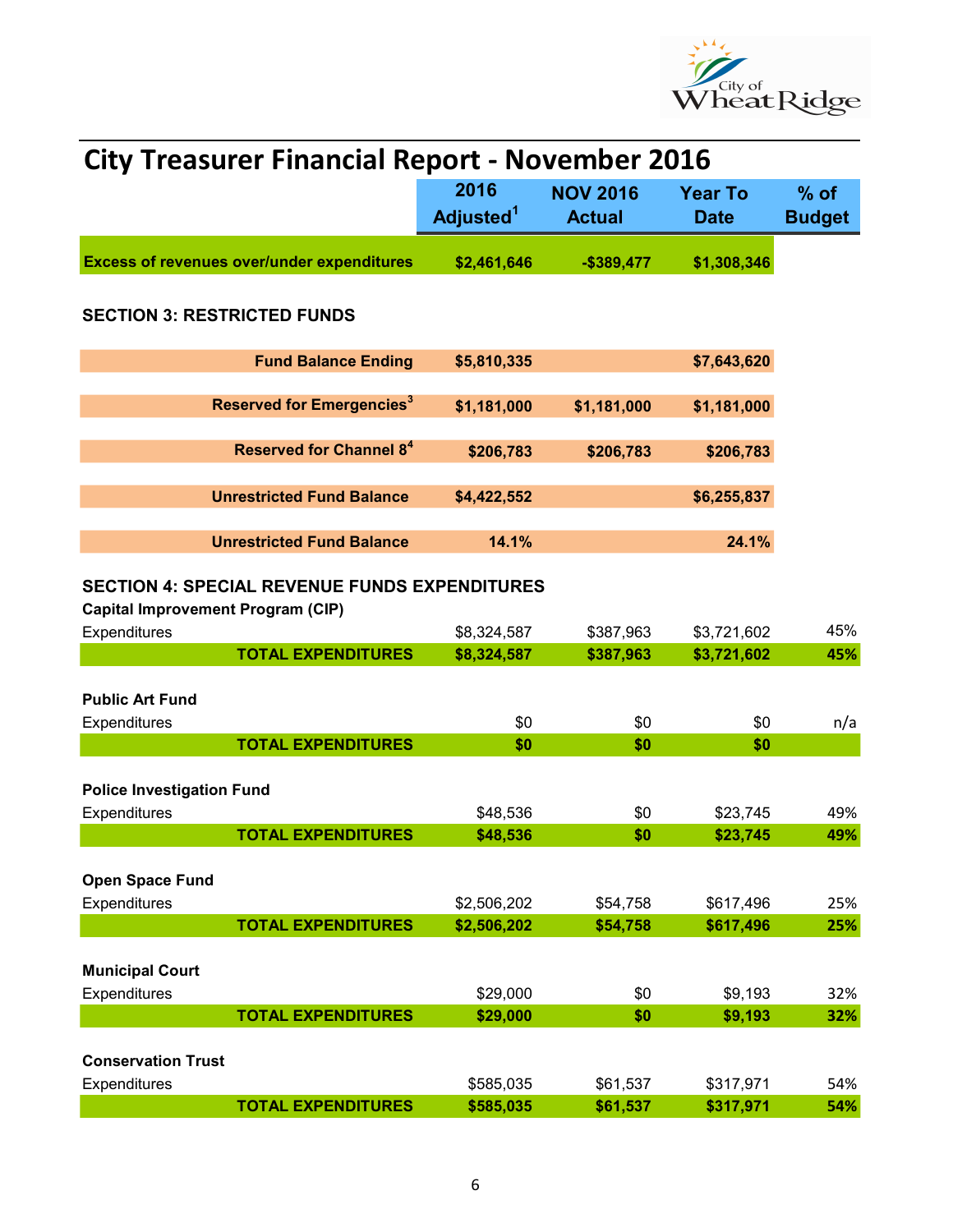

| <b>City Treasurer Financial Report - November 2016</b>                                                   |                               |                         |                        |              |  |
|----------------------------------------------------------------------------------------------------------|-------------------------------|-------------------------|------------------------|--------------|--|
|                                                                                                          | 2016<br>Adjusted <sup>1</sup> | $%$ of<br><b>Budget</b> |                        |              |  |
|                                                                                                          |                               |                         |                        |              |  |
| <b>Capital Equipment Replacement Fund</b>                                                                |                               |                         |                        |              |  |
| Expenditures                                                                                             | \$432,509                     | \$7,583                 | \$218,735              | 51%          |  |
| <b>TOTAL EXPENDITURES</b>                                                                                | \$432,509                     | \$7,583                 | \$218,735              | 51%          |  |
| <b>Crime Prevention/Code Enforcement Fund</b><br>Expenditures                                            | \$408,016                     | \$36,199                | \$349,812              | 86%          |  |
| <b>TOTAL EXPENDITURES</b>                                                                                | \$408,016                     | \$36,199                | \$349,812              | 86%          |  |
| <b>Recreation Center</b><br>Expenditures                                                                 | \$2,382,401                   | \$161,082               | \$2,003,560            | 84%          |  |
| <b>TOTAL EXPENDITURES</b>                                                                                | \$2,382,401                   | \$161,082               | \$2,003,560            | 84%          |  |
| <b>SECTION 5: SPECIAL REVENUE FUNDS REVENUES</b><br><b>Capital Improvement Program (CIP)</b><br>Revenues | \$6,073,345                   | \$110,517               | \$4,138,515            | 68%          |  |
| <b>TOTAL REVENUES</b>                                                                                    | \$6,073,345                   | \$110,517               | \$4,138,515            | 68%          |  |
| <b>Public Art Fund</b><br>Revenues<br><b>TOTAL REVENUES</b>                                              | \$96,340<br>\$96,340          | \$5<br>\$5              | \$81,432<br>\$81,432   | 85%<br>85%   |  |
|                                                                                                          |                               |                         |                        |              |  |
| <b>Police Investigation Fund</b><br>Revenues<br><b>TOTAL REVENUES</b>                                    | \$68,216<br>\$68,216          | \$0<br>\$0              | \$92,883<br>\$92.883   | 136%<br>136% |  |
|                                                                                                          |                               |                         |                        |              |  |
| Open Space Fund<br>Revenues                                                                              | \$1,717,239                   | \$102,390               | \$2,244,588            | 131%         |  |
| <b>TOTAL REVENUES</b>                                                                                    | \$1,717,239                   | \$102,390               | \$2,244,588            | 131%         |  |
| <b>Municipal Court</b><br>Revenues<br><b>TOTAL REVENUES</b>                                              | \$107,622<br>\$107,622        | \$1,765<br>\$1,765      | \$104,738<br>\$104,738 | 97%<br>97%   |  |
|                                                                                                          |                               |                         |                        |              |  |
| <b>Conservation Trust</b><br>Revenues                                                                    | \$515,878                     | \$39                    | \$716,080              | 139%         |  |
| <b>TOTAL REVENUES</b>                                                                                    | \$515,878                     | \$39                    | \$716,080              | 139%         |  |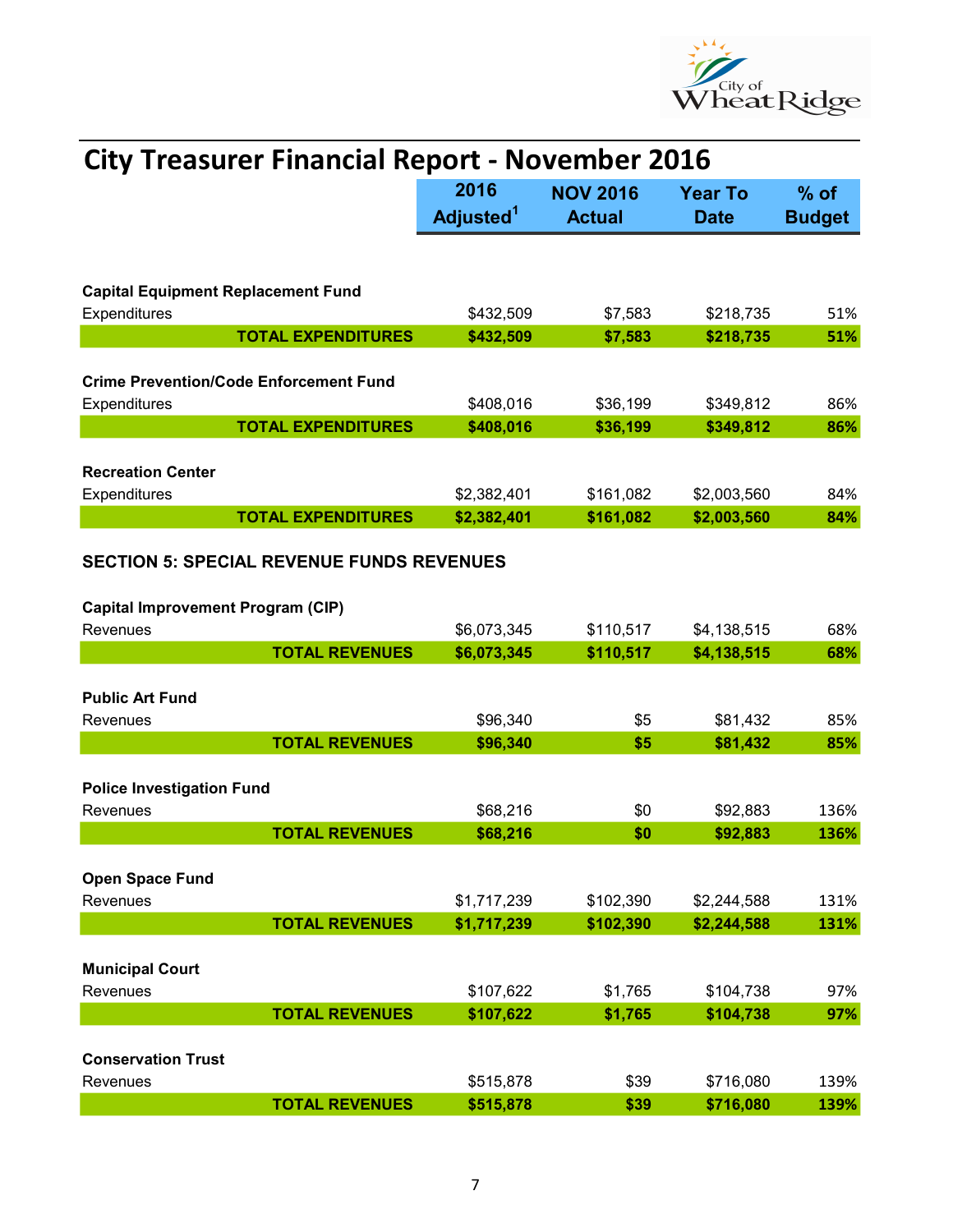

| <b>City Treasurer Financial Report - November 2016</b>                                               |                                                                                                    |                        |                            |               |  |
|------------------------------------------------------------------------------------------------------|----------------------------------------------------------------------------------------------------|------------------------|----------------------------|---------------|--|
|                                                                                                      | 2016<br><b>NOV 2016</b><br><b>Year To</b><br>Adjusted <sup>1</sup><br><b>Actual</b><br><b>Date</b> |                        |                            |               |  |
|                                                                                                      |                                                                                                    |                        |                            | <b>Budget</b> |  |
| <b>Capital Equipment Replacement Fund</b>                                                            |                                                                                                    |                        |                            |               |  |
| Revenues<br><b>TOTAL REVENUES</b>                                                                    | \$563,121<br>\$563,121                                                                             | \$15                   | \$523,032                  | 93%           |  |
|                                                                                                      |                                                                                                    | \$15                   | \$523,032                  | 93%           |  |
| <b>Crime Prevention/Code Enforcement Fund</b>                                                        |                                                                                                    |                        |                            |               |  |
| Revenues                                                                                             | \$616,859                                                                                          | \$38,210               | \$815,514                  | 132%          |  |
| <b>TOTAL REVENUES</b>                                                                                | \$616,859                                                                                          | \$38,210               | \$815,514                  | 132%          |  |
|                                                                                                      |                                                                                                    |                        |                            |               |  |
| <b>Recreation Center</b>                                                                             |                                                                                                    |                        |                            |               |  |
| Revenues                                                                                             | \$2,973,411                                                                                        | \$160,862              | \$2,847,518                | 96%           |  |
| <b>TOTAL REVENUES</b>                                                                                | \$2,973,411                                                                                        | \$160,862              | \$2,847,518                | 96%           |  |
| <b>SECTION 6: OVERALL SUMMARY</b>                                                                    |                                                                                                    |                        |                            |               |  |
| <b>TOTAL GENERAL FUND REVENUES</b>                                                                   | \$40,304,385                                                                                       | \$2,470,331            | \$35,239,725               | 87%           |  |
| <b>TOTAL GENERAL FUND EXPENDITURES</b>                                                               | \$34,494,050                                                                                       | \$2,080,854            | \$27,596,105               | 80%           |  |
|                                                                                                      |                                                                                                    |                        |                            |               |  |
| <b>TOTAL CAPITAL FUNDS REVENUES</b>                                                                  | \$6,073,345                                                                                        | \$110,517              | \$4,138,515                | 68%           |  |
| TOTAL CAPITAL FUNDS EXPENDITURES                                                                     | \$8,324,587                                                                                        | \$387,963              | \$3,721,602                | 45%           |  |
|                                                                                                      |                                                                                                    |                        |                            |               |  |
| <b>TOTAL SPECIAL REVENUE FUNDS REVENUES</b><br><b><i>OTAL SPECIAL REVENUE FUNDS EXPENDITURES</i></b> | \$6,658,686<br>\$14,716,286                                                                        | \$303,287<br>\$709,123 | \$7,425,785<br>\$7,262,113 | 112%<br>49%   |  |
|                                                                                                      |                                                                                                    |                        |                            |               |  |
| <b>GRAND TOTAL REVENUES</b>                                                                          | \$53,036,416                                                                                       | \$2,884,135            | \$46,804,026               | 88%           |  |
| <b>GRAND TOTAL EXPENDITURES</b>                                                                      | \$57,534,923                                                                                       | \$3,177,940            | \$38,579,820               | 67%           |  |
| <b>SECTION 7: INVESTMENT SUMMARY</b>                                                                 |                                                                                                    |                        |                            |               |  |
| <b>TOTAL INVESTED FUNDS</b>                                                                          |                                                                                                    | \$5,183,489            |                            |               |  |
| <b>TOTAL CASH</b>                                                                                    |                                                                                                    | \$5,519,267            |                            |               |  |
| <b>OVERALL TOTAL FUNDS</b>                                                                           |                                                                                                    | \$10,702,756           |                            |               |  |

## Notes:

 $1$ The Adjusted budget is the annual budget approved by City Council, including any amendments, carryovers from the prior fiscal year, and mid-year supplemental budget appropriations.